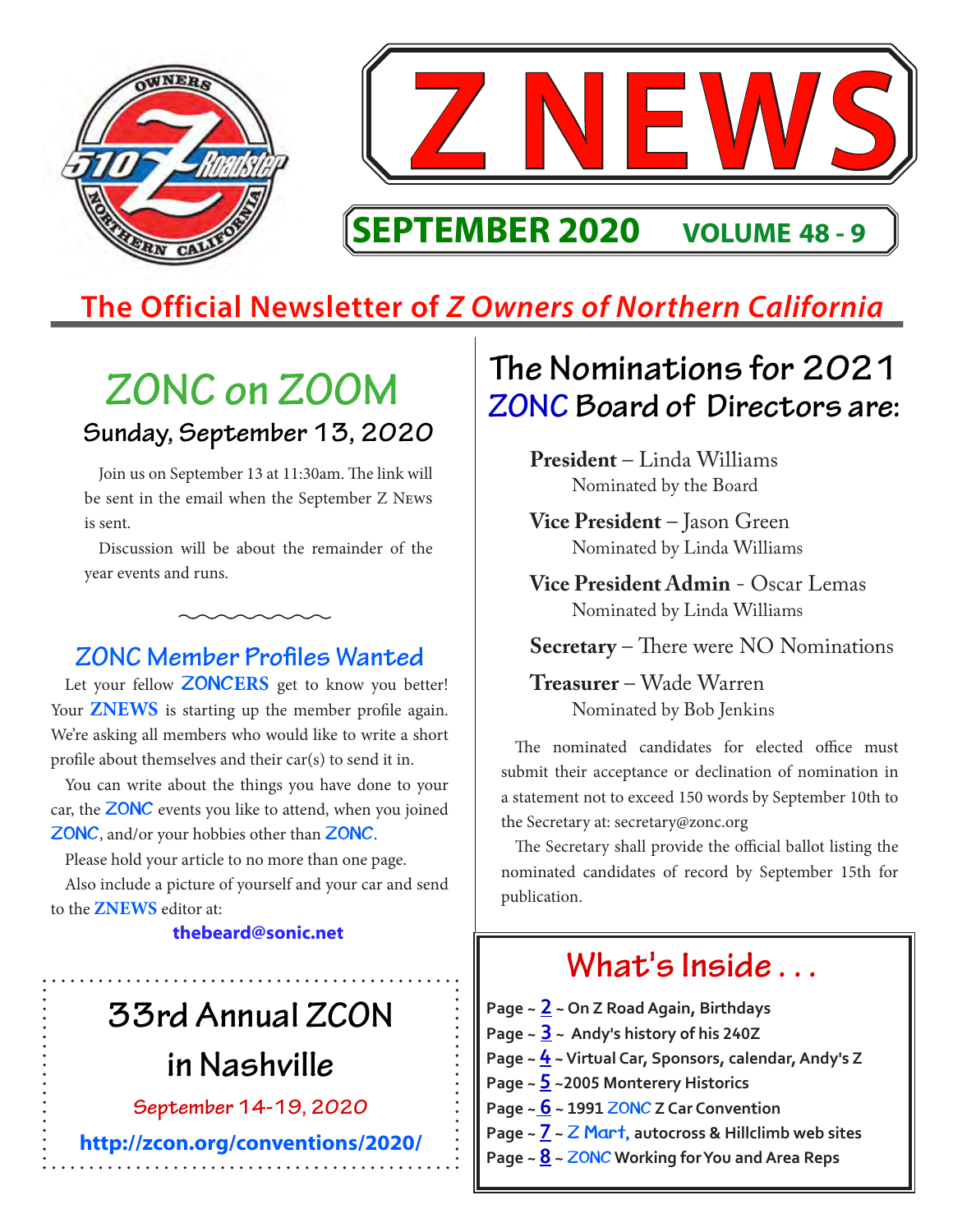# <span id="page-1-0"></span>**On Z Road Again**

#### **By Linda Williams**

#### September ZNews

Greetings **ZONC** members! Wishing you all a wonderful Labor Day and hope you have plans to enjoy it the best way you know how during this crazy time in our lives. Some members are getting out for some short runs, but since many businesses have not opened up, restrooms are like trying to find a mouse in a cheese maze.

We had our second **ZOOM** meeting on August 9<sup>th</sup> and had a good showing. It's ending up being a so-so year for our club since we haven't had any 'official' events or runs. We are definitely being careful with making the decisions we have made. With that being said, we have cancelled our Annual **ZONC Picnic** that was scheduled for the **27th of September**. We were able to get our deposit refunded and hope to reschedule for next year. The Pescadero Fun Run and the **Canapa Run** were also cancelled. We were reminded that Canapa has a 'virtual' tour of their showroom and collection of beautiful cars, if you're interested. Here are the two links:

Part1 **<https://www.youtube.com/watch?v=Qv8oXXZ2vPw>**(in the showroom and museum)

Part 2 **[https://youtu.be/SAVfBg97KdY](https://www.youtube.com/watch?v=SAVfBg97KdY)** (in the shop)

The **Fort Bragg Fun Run and BBQ** could still happen if Mendocino County restrictions are lifted a little. I will have to keep everyone posted if this is going to take place. It will be with limitations and an RSVP will be necessary.

**ZDay** is still tentatively scheduled for Sept 26 &  $27<sup>th</sup>...$ Please check the **[www.SoCalZ.net](http://www.SoCalZ.net)** website for any changes that may occur.

**Datslocos and Sac Datsun events** have been postponed/ cancelled. Please check their FaceBook pages for any fun runs that might be happening. These are very fluid situations and dates and times change accordingly.

**Nominations for the 2021 Board** was discussed and all the current members were nominated to the positions they

*Contained on* **[next column](#page-1-1)**

<span id="page-1-1"></span>are currently holding. Letters of acceptance will be due **Sept 10th**.

Discussions were held as to how to handle the swearing in/ installation of the officers and it was decided that we would, most likely, hold it via ZOOM. With that being said, we decided that having an **Awards Banquet and Installation of Officers** would not be held in December as we usually do. We really want to keep everyone safe and not jeopardize anyone's health.

Again, please stay safe and healthy. Safe travels to all…..



## HAPPY SEPTEMBER BIRTHDAYS...

**Jack Atkinson Mike Bridges Martin Burkhardt John Ettare David Gurule Raleigh Hill Robert Nelson Brian Peters**

**Jason Pi**

**If you're not listed - it's because the Data Base Manager does not have your month of birth. And you're wished a Happy Birthday!**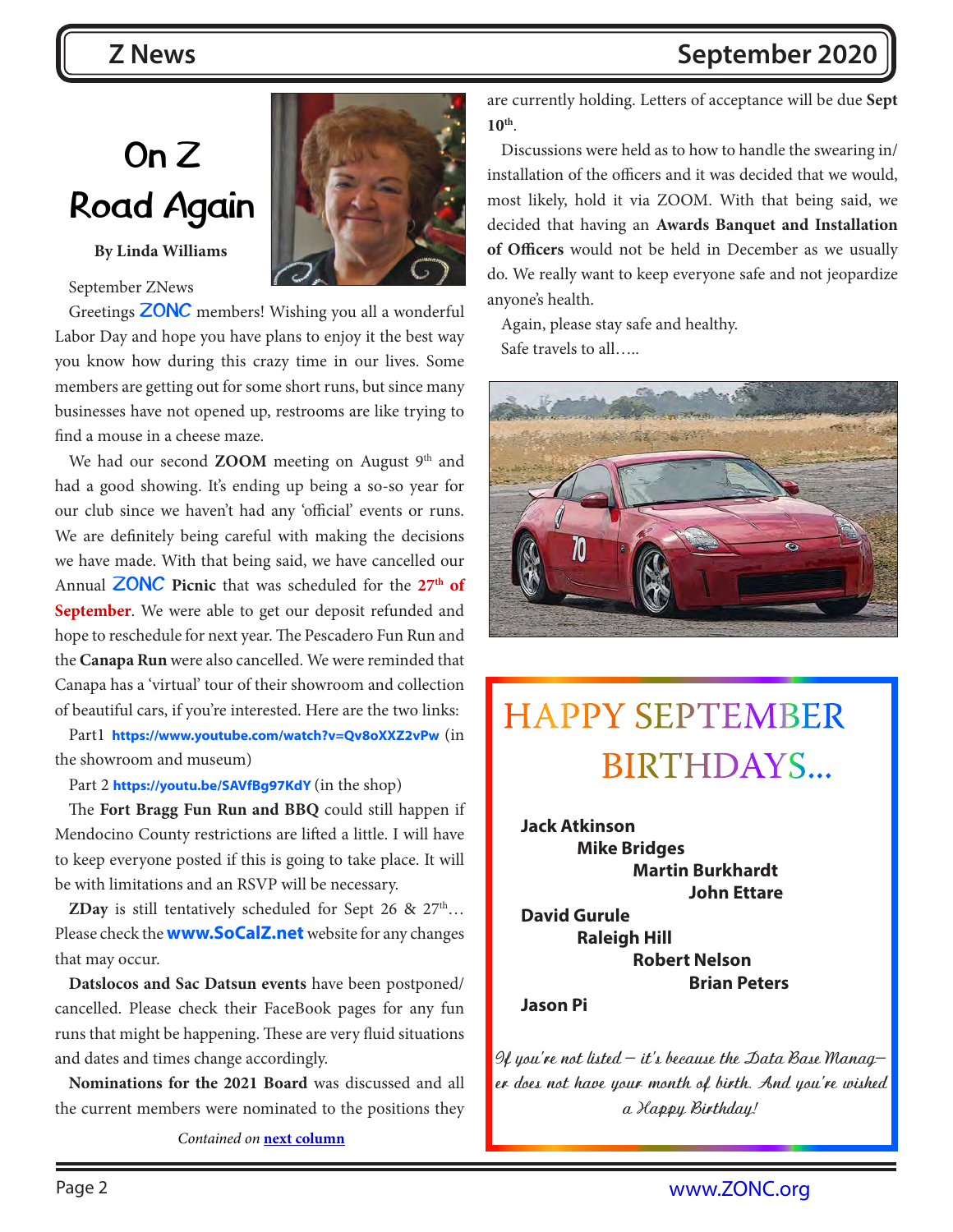<span id="page-2-0"></span>

#### **Andy's History of His 240Z** By Andy Wiskes

I had wanted to buy a Datsun 240Z (or in it's maiden forma "Fairlady" in Japan) in the early seventies, but there was always a waiting list. At the time of its release, it was nothing sort of revolutionary. A two door, six cylinder sports car weighing 2300 lbs. Not only that, there was generous leg room and cabin space, a necessity for those of us who are proportionally challenged. It also had beautiful lines and handled like a dream. In my now distant past, as a youth in Wisconsin circa 1968, my first car was a 1963 TR4. It was the only one in South Eastern Wisconsin. It had SU carbs! Pure technological mysticism in the land of Harley Davidson and big block Chevies. It was a great car and my introduction to Lucas electrics-enuf said! And then San Francisco called and I went. The Triumph sale funded a Chevy van that moved me to San Francisco. At the time I was 20 years old and had just gotten my first job working in a recording studio. In those days, the pay wasn't great, but the projects were. I got to mix "Charlie Brown" specials and work with great Bay Area Producers, Editors, and Musicians, including my favorite, Vince Guaraldi. Driving a van in SF got very tiresome, and with more hope than salary I started looking for another sports car. And there was the 240Z - but it was unobtanium. You could get on a waiting list and then watch them sell for way over MSRP. I was never patient enough to wait for one. My brother waited and got one, my neighbor waited and got one. Even my boss managed to get one. I was young and impatient and tired of my Chevy van. So I found a well maintained1969 Alfa Romeo Spyder. Even with its Auto Delta engine (per Griswalds), it couldn't keep up with my boss's 240Z, but it was a convertible! It would also take me to Santa Cruz for lunch on the boardwalk, add a quart of oil, and be back in *Continued on page*  $\frac{4}{3}$  $\frac{4}{3}$  $\frac{4}{3}$ 



time for an afternoon session. It met an untimely demise in the hands of a fool (not me) But I always had the idea in the back of my mind… the 240Z...someday.......someday. Fast forward 38 years, and I was looking at photos from the good old days. Flash bulb went off and it was time. That was about 10 years ago. I decided the time was right. My son and I started looking for one. It took a while to find an original that hadn't been modified or wasn't rusted out. We found one that had recently been restored to a very high level. It was

<span id="page-2-1"></span>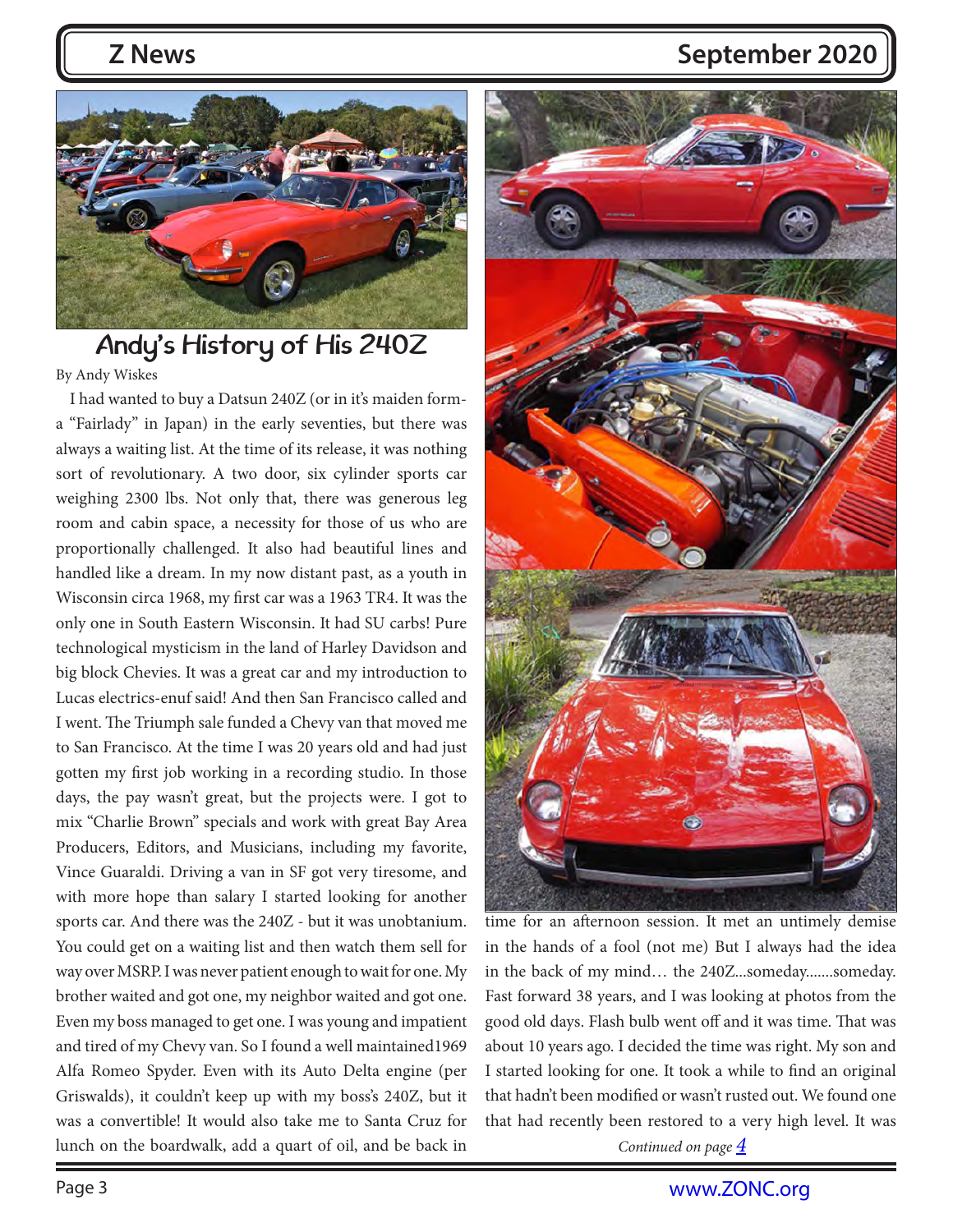## <span id="page-3-0"></span>**ZONC 2019 Car Show Sponsors [A J's Professional Detail](https://www.ajautodetail.com/) [Brock Racing Enterprises BRE](https://bre2.net/) [Grundy Insurance](https://www.grundy.com/) [Hagerty Insurance](https://www.hagerty.com/)** Highline Motorsports **[Meguiar's Inc.](https://www.meguiars.com/) [Mother's](https://mothers.com/)  [Motorsport Industries](https://www.thezstore.com/) [Rock Auto](https://www.rockauto.com/) [San Jose Auto Steam Clean](https://www.sanjoseautosteamcleaning.com/) [SF 49ers](https://www.49ers.com/) [Tint World, Santa Clara](https://www.tintworld.com/) [ZCar Garage](https://www.zcargarage.com/) [ZCCA](http://zcca.org/)**



### **Virtual Car Shows**

Check out **[Autoweek.com](http://Autoweek.com)** for a list of virtual car shows. Let **ZONC** know if you've entered your car.

The 1st video is **The Petersen Museum's Global Cars & Coffee.** Followed by the **Gilmore Car Museum.** There is a **Ford Performance Virtual Car Show** and the **Good Guys Rod & Custom Shows.** Then there is the **Holley Has Virtual Car Shows**. Also, a **Radwood Offers VRadwood**. **DUB Magazine's DIB Show Worldwide.** Also, **Craftsman Auto Care.** A **Hot Rod Hotline** and **Racing Junk**. Lastly, **Shining Bright Virtual Exhibition at Audrain Automobile Museum.**

**[https://www.autoweek.com/car-life/events/](https://www.autoweek.com/car-life/events/g32310921/top-10-virtual-car-shows-2020/) [g32310921/top-10-virtual-car-shows-2020/](https://www.autoweek.com/car-life/events/g32310921/top-10-virtual-car-shows-2020/)**

### **Andy's History of His 240Z**

*Continued from page [3](#page-2-1)*



<span id="page-3-1"></span>located 2 I/2 hours away in Morgan Hill. The day we went down it was raining and the owner didn't want us sliding around on wet roads, but it was THE car for us. (BTW, my son is 6'4" tall and fits in it just fine) Over the next month we kept trying to get together for a test drive, but it kept raining (oh, the good old days) Finally we got to do our test drive and the rest is history. Since acquiring the car: I've put on 5 slot mags (I have the original hubcaps and steelies for shows), a new adjustable suspension, new brakes, dropped and cleaned the tank, flushed all fuel and brake lines, upgraded electrical, and added lot of wax. It's still takes a few turns to start (a 123 distributor is on the "to do" list).

She still gets regular drives around Marin. My grandkids love taking rides. One of the best times I had with it was when I took my 82 year mom for a few hot laps at Sonoma Raceway (Sears Point to most of us). With a camera rolling, all she said was "I'm not going to scream!" And she didn't.

**Check web sites for the latest information and to learn 米** if the events are going to happen as scheduled. \*

#### **SEPTEMBER 2020 ZONC & Other Car Events**



**12 <b>ZONC** Annual Banquet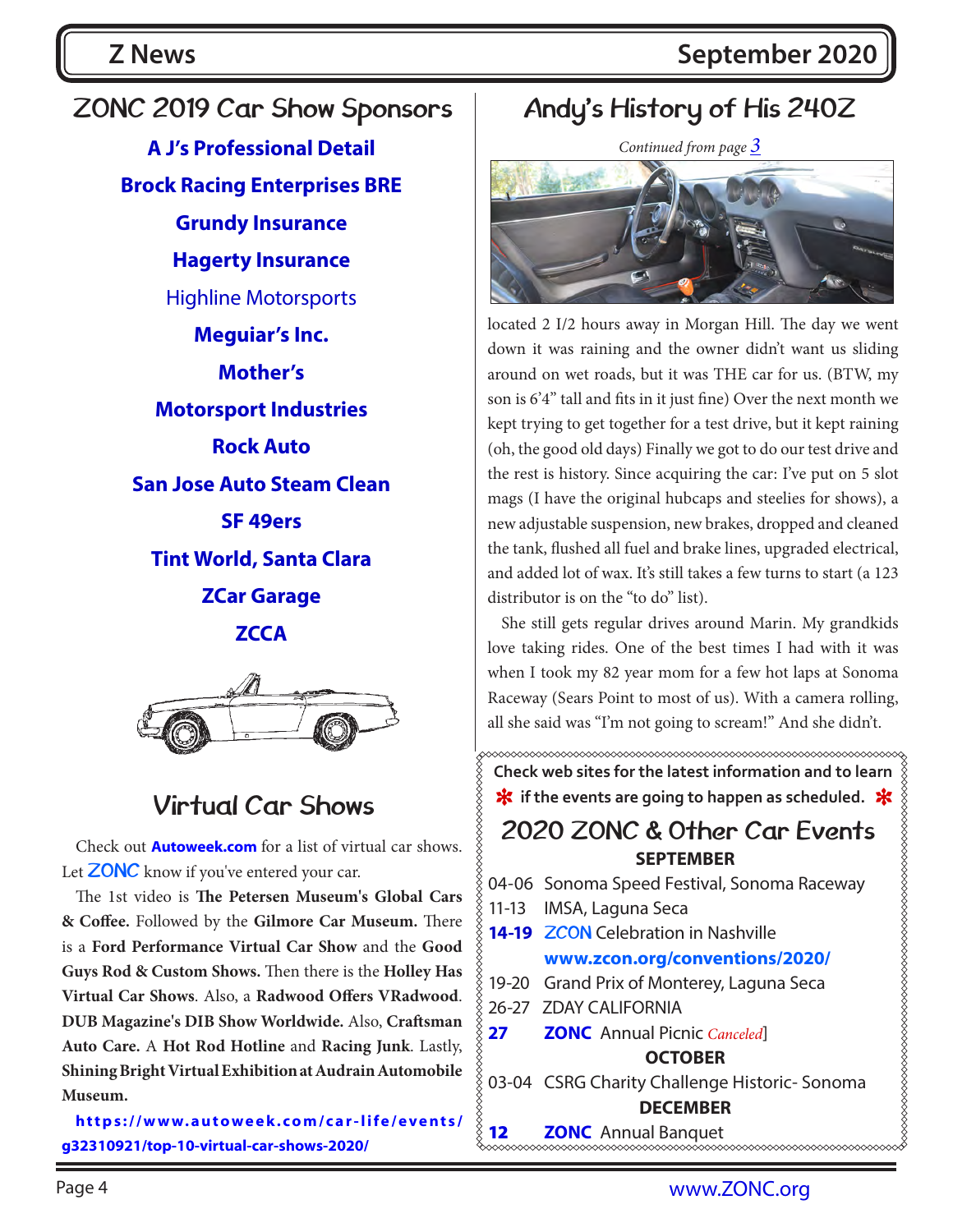<span id="page-4-0"></span>

**2005 Monterey Historics**















Page 5 www.**ZONC.org**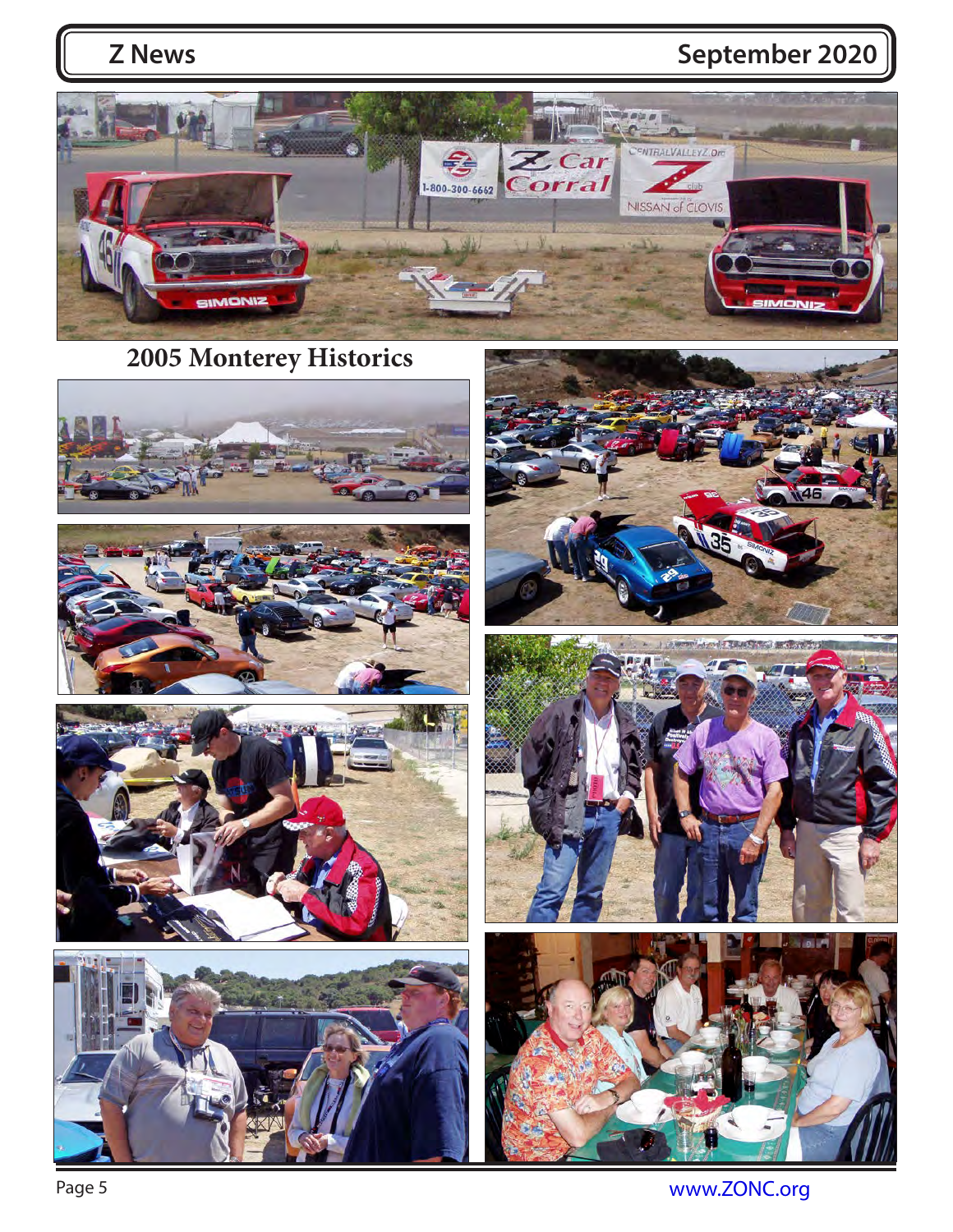#### <span id="page-5-0"></span>By Bob Jenkins

The **Fourth Annual National Z Car Convention** was hosted by **ZONC** in the San Francisco Bay Area in August 1991.



**ZONC's 1991 Convention** The host hotel was the Sheraton Inn in Pleasanton and the autocross site was the Pleasanton Fairgrounds. There was also a San Francisco Bay Night Tour, a Rallye that ended at Wendt Bros Winery in Livermore, and a Car Show. Two days of Tech. Sessions, one on SU Carb Rebuild lead by current member Bruce Leininger. Wrapped up by a Semi-Formal Awards Banquet at Castlewood Country Club in Pleasanton, where the 1992 300ZX Convertible was unveiled.

> Sponsors were Nissan, Tokico Gas Shocks, Steve Millen Sports Cars, Motorsport Auto, Jim Cook Racing, and Foreign Auto Tech Inc, and Tweeks.

> The **ZONC** Organization Committee: Chairman Mike Chew, Registration Paul Vancas, Ron & Jan Zacharias. Publicity Bob Jones, Sponsorship: National Mike Chew, Sponsorship: Regional, Hotel Paul Vancas, Cocktail Reception/Pool Party Paul Vancas, Mike Chew. Tech Sessions/ Seminars Rex Jennett, Car Show/ Trade Show Alan Pong, Awards Banquet Mike Chew, Paul Vancas, Tour Rick Cassell, Autocross Andy Craig, Rallye Bill Jonesi.

> Marci & I had fun in my gold '70 240Z, as seen below, but, we did not trophy in the car show.



Page 6 www.**ZONC.org**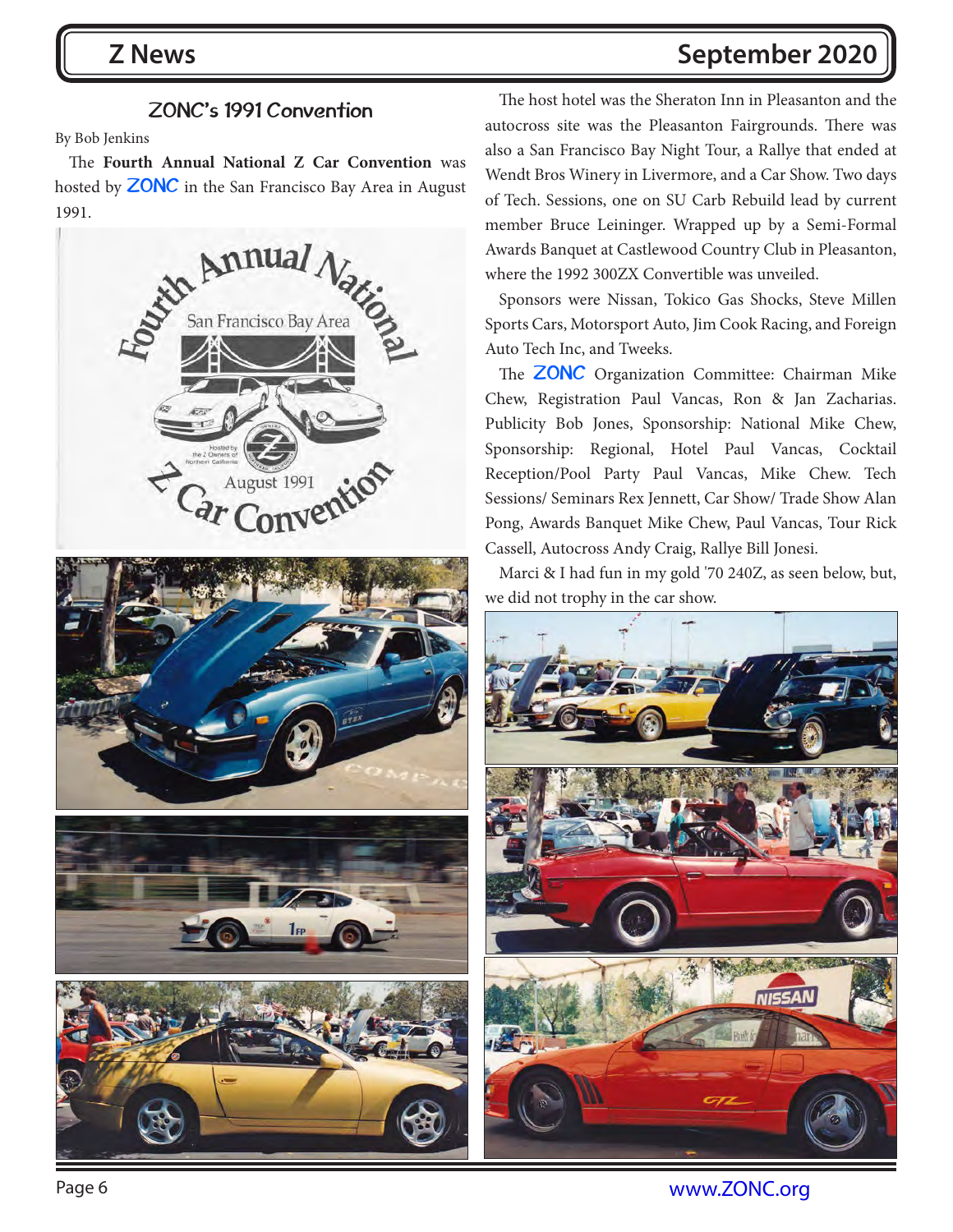### *Z MART* **ADS**

### **Z News Z MART ADS September 2020**

<span id="page-6-0"></span>

#### **For Sale**

 2003 350 Z ENTHUSIAST. Purchased online through Nissan Web site in March 2002. Took delivery from dealer Sept. 2002. Very early serial number. 7900 Original miles and completely stock. Immaculate condition. 0-60mph-3.8 seconds. Metallic dark silver with black interior. 6 speed trans. Zenon headlamps. Original Pirelli P7's. Trip computer. Vanity Plates: "Zweeet". A must see vehicle.

**\$25,000.00** Smogged and ready to go. **707-433-5011** or

text me **[lenspic@gmail.com](mailto:lenspic@gmail.com)** for an appointment.



#### *Z MART* **ADS**

**Members:** no charge for nonbusiness ads *(include membership # with ad)*

**Nonmembers:** \$10.00 per ad or \$20.00 with photo. Please send via email with photos, if possible (.gif or .jpg of 100 to 150 KB in size) to:

#### **[thebeard@sonic.net](mailto:thebeard%40sonic.net%20?subject=ZMart)**

Ads run for two months (unless you tell me to remove it after one month). Please include your complete address with ad. **DEADLINE:** *is the 15th of the month,for inclusion in the next issue.*

Please make check or money order payable to: **ZONC.**  Please send ad with payment to:

BOB JENKINS, Z MART 2173 DOLEN CT., SANTA ROSA, CA 95401

#### **Autocross & Hill Climb Web Sites**

**American Autocross Series [www.americanautox.com/schedule/](http://www.americanautox.com/schedule/ SFR SCCA: )**

> **[SFR SCCA:](http://www.americanautox.com/schedule/ SFR SCCA: ) [www.sfrscca.org/autocross/](http://www.sfrscca.org/autocross/)**

**Northwest Hill Climb Association (541) 772-7314 <https://nhahillclimb.org/>**

**Redwood Sports Car Club Eureka (707) 441-1603 [www.rscc.net](http://www.rscc.net)**

| <b>BUSINESS DISPLAY AD RATES FOR</b><br><b>ZNEWS</b> |                |                        |       |  |  |
|------------------------------------------------------|----------------|------------------------|-------|--|--|
|                                                      | <b>MONTHLY</b> | <b>6 MONTHS YEARLY</b> |       |  |  |
| <b>Full Page</b>                                     | \$55           | \$303                  | \$495 |  |  |
| 1/2 Page                                             | \$35           | \$184                  | \$315 |  |  |
| 1/4 Page                                             | \$25           | \$125                  | \$200 |  |  |
| Bus. Card \$15                                       |                | \$68                   | \$90  |  |  |



Page 7 www.**ZONC.org**